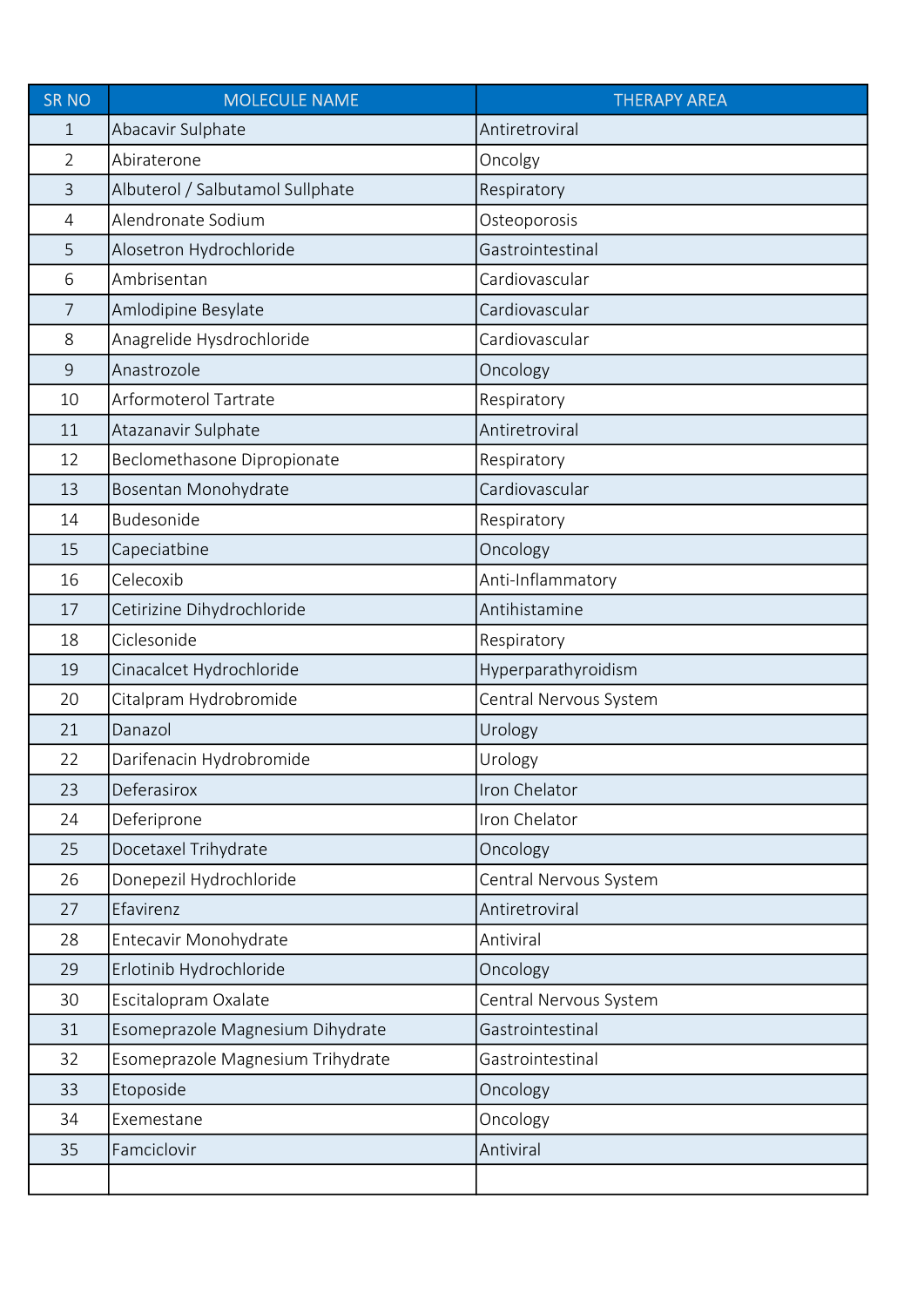| <b>SR NO</b> | <b>MOLECULE NAME</b>                    | <b>THERAPY AREA</b>    |
|--------------|-----------------------------------------|------------------------|
| 36           | Felodipine                              | Cardiovascular         |
| 37           | Finasteride                             | Urology, Dermatology   |
| 38           | Fluconazole                             | Antifungal             |
| 39           | Fluticasone Propionate                  | Respiratory            |
| 40           | Formoterol Fumarate Dihydrate           | Respiratory            |
| 41           | Gefitinib                               | Oncology               |
| 42           | <b>Granisetron Base</b>                 | Anti-Emetic            |
| 43           | Granisetron Hydrochloride               | Anti-Emetic            |
| 44           | Imatinib Mesylate                       | Oncology               |
| 45           | Lamotrigine                             | Central Nervous System |
| 46           | Lansoprazole                            | Gastrointestinal       |
| 47           | Leflunomide                             | Antirheumatic          |
| 48           | Letrozole                               | Oncology               |
| 49           | Levalbuterol Hydrochloride              | Respiratory            |
| 50           | Levocetirizine Dihydrochloride          | Antihistamine          |
| 51           | Levofloxacin Hemihydrate                | Antibacterial          |
| 52           | Meloxicam                               | Anti-Inflammatory      |
| 53           | Mometasone Furoate Monohydrate          | Respiratory            |
| 54           | Omeprazole                              | Gastrointestinal       |
| 55           | Omeprazole Magnesium                    | Gastrointestinal       |
| 56           | Omeprazole Sodium                       | Gastrointestinal       |
| 57           | Omeprazole Base                         | Anti-Emetic            |
| 58           | Ondansetron Hydrochloride               | Anti-Emetic            |
| 59           | Oseltamivir Phosphate                   | Antiviral              |
| 60           | Paliperidone                            | Central Nervous System |
| 61           | Palonosetron Hydrochloride              | Gastrointestinal       |
| 62           | Pantoprazole Sodium Sesquihydrate       | Gastrointestinal       |
| 63           | Pazopanib Hydrochloride                 | Oncology               |
| 64           | Pirfenidone                             | Anti-Fibrotic          |
| 65           | Pramipexole Dihydrochloride Monohydrate | Central Nervous System |
| 66           | Praziquantel                            | Anti-Infective         |
| 67           | Pregabalin                              | Central Nervous System |
| 68           | Ramipril                                | Cardiovascular         |
| 69           | Risedronate Sodium                      | Osteoporosis           |
| 70           | Risperidone                             | Central Nervous System |
|              |                                         |                        |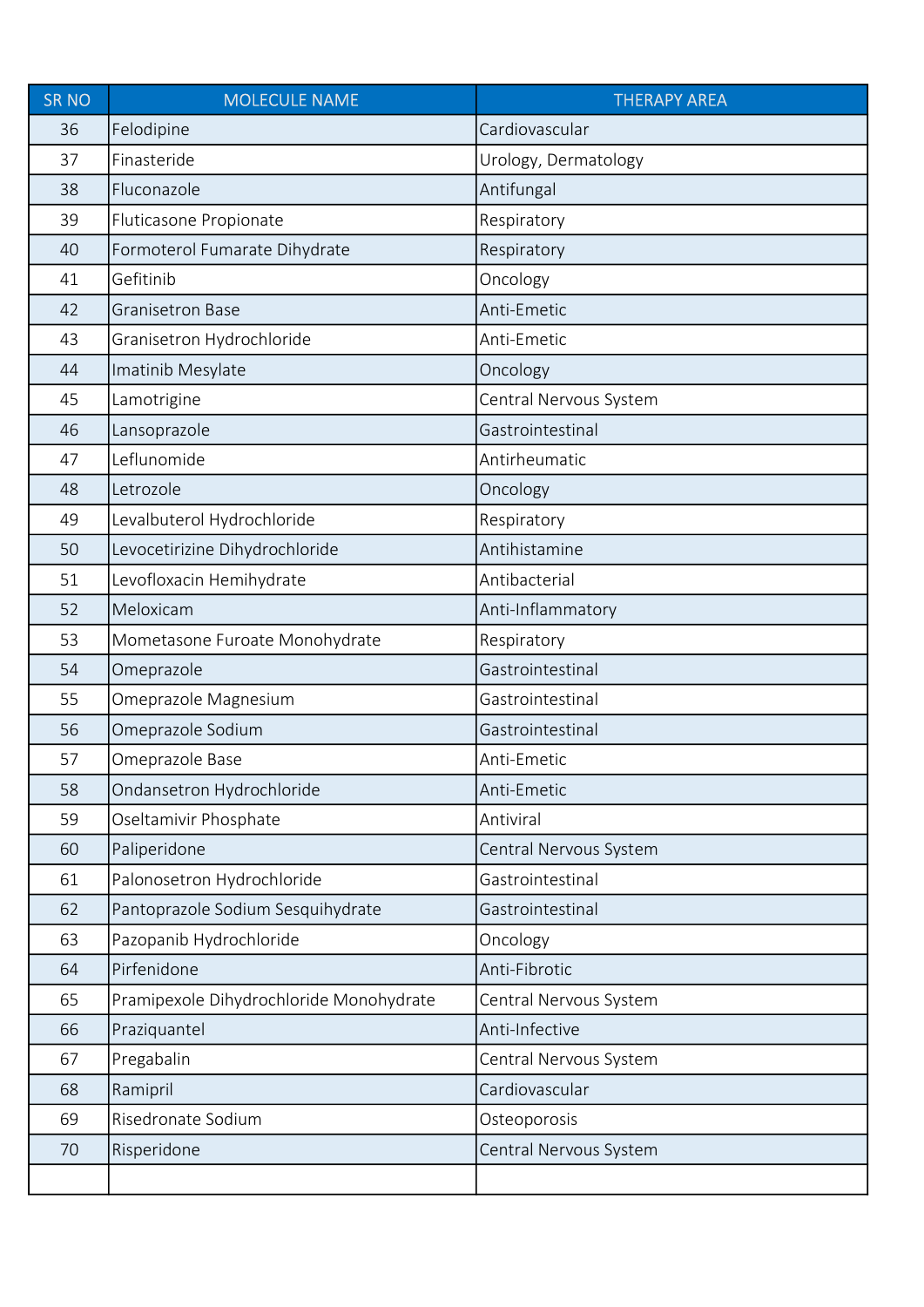| <b>SR NO</b> | <b>MOLECULE NAME</b>                 | <b>THERAPY AREA</b>                             |
|--------------|--------------------------------------|-------------------------------------------------|
| 71           | Rivastigmine Hydrogen Tartrate       | Central Nervous System                          |
| 72           | Rizatriptan Benzoate                 | Central Nervous System                          |
| 73           | Salmeterol Xinafoate                 | Respiratory                                     |
| 74           | Solifenacin Succinate                | Antimuscarinic                                  |
| 75           | Tamsulosin Hydrochloride             | Urology                                         |
| 76           | Temozolomide                         | Oncology                                        |
| 77           | Tiotropium Bromide Monohydrate       | Respiratory                                     |
| 78           | <b>Tolterodine Tartrate</b>          | Urology                                         |
| 79           | Topiramate                           | Central Nervous System                          |
| 80           | Trimetazidine Dihydrochloride        | Cardiovascular                                  |
| 81           | Valacyclovir Hydrochloride Dihydrate | Antiviral                                       |
| 82           | Valganciclovir Hydrochloride         | Antiviral                                       |
| 83           | Venlafaxine Hydrochloride            | Central Nervous System                          |
| 84           | Apixaban                             | Cardiovascular                                  |
| 85           | Brexpiperazole                       | Central Nervous System                          |
| 86           | Difelikefalin                        | Chronic kidney disease associated with pruritis |
| 87           | Edaravone                            | Treatment of amyotrophic lateral sclerosis      |
| 88           | Empagliflozin                        | anti-diabetic                                   |
| 89           | Fluticasone Furoate                  | Respiratory                                     |
| 90           | Glycopyrronium                       | Respiratory                                     |
| 91           | Indacaterol                          | Respiratory                                     |
| 92           | Mirabegraon                          | urological                                      |
| 93           | Nilotinib                            | oncology                                        |
| 94           | Olaparib                             | Oncology                                        |
| 95           | Relugolix                            | Oncology                                        |
| 96           | Revefenacin                          | Respiratory                                     |
| 97           | Rifapentine                          | Anti-Infective                                  |
| 98           | Ruxolitinib                          | Oncology                                        |
| 99           | Siponimod Fumarate                   | Multiple sclerosis (MS)                         |
| 100          | Sodium Thiosulphate Pentahydrate     | Cisplatin Induced Ototoxicity in childer        |
| 101          | Tafamidis                            | Cardiovascular                                  |
| 102          | Umeclidinium Bromide                 | Respiratory                                     |
| 103          | Vilanterol Trefenatate               | Respiratory                                     |
| 104          | Linagliptin                          | Antidiabetic                                    |
| 105          | Vildagliptin                         | Antidiabetic                                    |
|              |                                      |                                                 |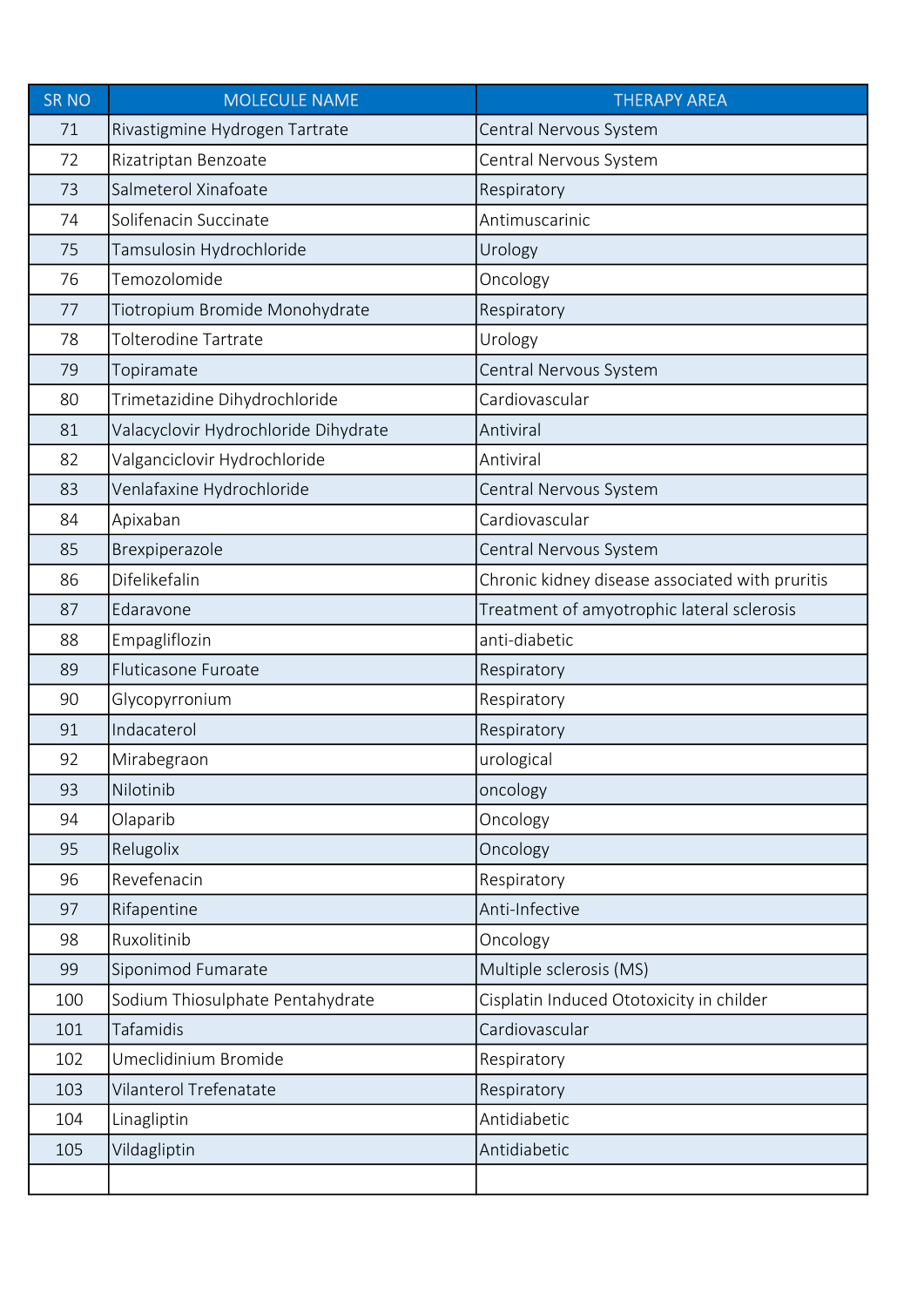| SN  | <b>MOLECULE NAME</b>      | <b>THERAPY AREA</b>           |
|-----|---------------------------|-------------------------------|
| 106 | Sitagliptin Hydrochloride | Antidiabetic                  |
| 107 | Dapagliflozin             | Antidiabetic                  |
| 108 | Canagliflozin             | Antidiabetic                  |
| 109 | Liraglutide               | Antidiabetic                  |
| 110 | Semaglutide               | Antidiabetic                  |
| 111 | Repaglinide               | Antidiabetic                  |
| 112 | Fingolimod Hydrochloride  | Multiple sclerosis (MS)       |
| 113 | Teriflunomide             | Multiple sclerosis (MS)       |
| 114 | Mycophenolate Mofetil     | Immunosuppressant             |
| 115 | Mycophenolate Sodium      | Immunosuppressant             |
| 116 | Sirolimus                 | Immunosuppressant             |
| 117 | Tacrolimus                | Immunosuppressant             |
| 118 | Everolimus                | Immunosuppressant             |
| 119 | Pimecrolimus              | Immunosuppressant             |
| 120 | Eltrombopag               | Immunosuppressant             |
| 121 | Dasatinib                 | oncology                      |
| 122 | Lenalidomide              | oncology                      |
| 123 | Enzalutamide              | oncology                      |
| 124 | Posaconazole              | Anti-Infective                |
| 125 | Micafungin                | Anti-Infective                |
| 126 | Anidulafungin             | Anti-Infective                |
| 127 | Atorvastatin              | Cardiology                    |
| 128 | Fluvastatin               | Cardiology                    |
| 129 | Pravastatin               | Cardiology                    |
| 130 | Rosuvastatin              | Cardiology                    |
| 131 | Simvastatinl              | Cardiology                    |
| 132 | Vabradine                 | Cardiology                    |
| 133 | Dabigatran                | Cardiology                    |
| 134 | Sacubitril Valsartan      | Cardiology                    |
| 135 | Rivaroxaban               | Cardiology                    |
| 136 | Ticagrelor                | Cardiology                    |
| 137 | Deferasirox               | Iron Chelator                 |
| 138 | Mirabegron                | <b>BPH</b>                    |
| 139 | Ivacaftor                 | <b>Cystic Fibrosis</b>        |
| 140 | Nintedanib                | Idiopathic Pulmonary Fibrosis |
| 141 | Lurasidone                | Antipsychotic                 |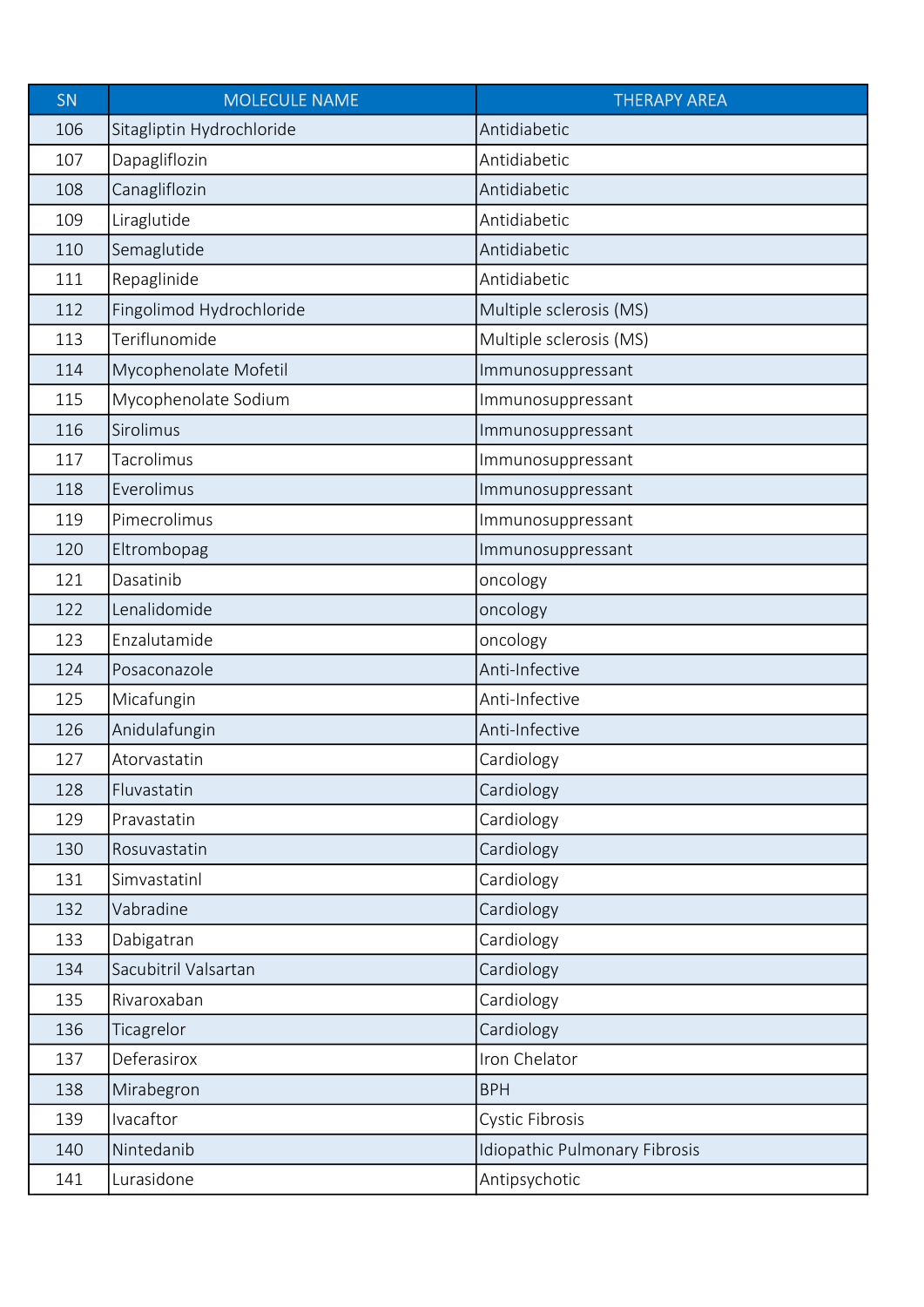| SN  | <b>MOLECULE NAME</b>            | <b>THERAPY AREA</b>                   |
|-----|---------------------------------|---------------------------------------|
| 142 | Vortioxetine                    | Antidepressants                       |
| 143 | Orlistat                        | Anti-Obesity/GI                       |
| 144 | Tacrolimus                      | Pellets/Premixes                      |
| 145 | Dabigatran                      | Pellets/Premixes                      |
| 146 | Tofacitinib                     | <b>Rheumatoid Arthritis</b>           |
| 147 | Brinzolamide                    | Opthalmology                          |
| 148 | Aprepitant Form                 | Antiemetic                            |
| 149 | Bumetanide                      | Loop Diuretic                         |
| 150 | Citicoline Sodium               | Neuro Protective                      |
| 151 | Cycloserine                     | Antitubercular                        |
| 152 | Colchicine                      | Antigout Agent                        |
| 153 | Disulfiram                      | Chronic Alcholism                     |
| 154 | Efinaconazole                   | Antifungal                            |
| 155 | Ethacrynic Acid                 | Cardiovascular                        |
| 156 | Etomidate                       | Anesthetics                           |
| 157 | Felbamate                       | Anticonvulsant                        |
| 158 | Flecainide Acetate              | Anti-Arrhythmic Agent                 |
| 159 | Gabapentin                      | Anticonvulsant                        |
| 160 | Hydralazine Hydrochloride       | Antihypertensive                      |
| 161 | Ibuprofen                       | Anti-Inflammatory                     |
| 162 | S-Ibuprofen                     | Anti-Inflammatory                     |
| 163 | Ibuprofen Sodium Dihydrate      | Anti-Inflammatory                     |
| 164 | Ibuprofen Lysine                | Anti-Inflammatory                     |
| 165 | Imiquimod                       | Topical-Anti-Infectives               |
| 166 | Labetalol Hydrochloride         | Anti-Hypertensive                     |
| 167 | Lanthanum Arbonate Octahydrate  | For The Treatment Of Hyperphospatemia |
| 168 | Lanthanum Arbonate Tetrahydrate | For The Treatment Of Hyperphospatemia |
| 169 | Levetiracetam                   | Antiepileptic                         |
| 170 | Lurasidone Hydrochloride        | Antipsychotic                         |
| 171 | Mesna                           | Antineoplastic Detoxifying Agent      |
| 172 | Mefenamic Acid                  | Anti-Inflammatory                     |
| 173 | Methoxsalen                     | Antipsoriatic                         |
| 174 | Methohexital                    | Anesthetics                           |
| 175 | Mirabegron                      | Oab Treatment                         |
| 176 | Mycophenolate Mofetil           | Immunosuppressant                     |
| 177 | Nizatidine                      | Antiulcerative                        |